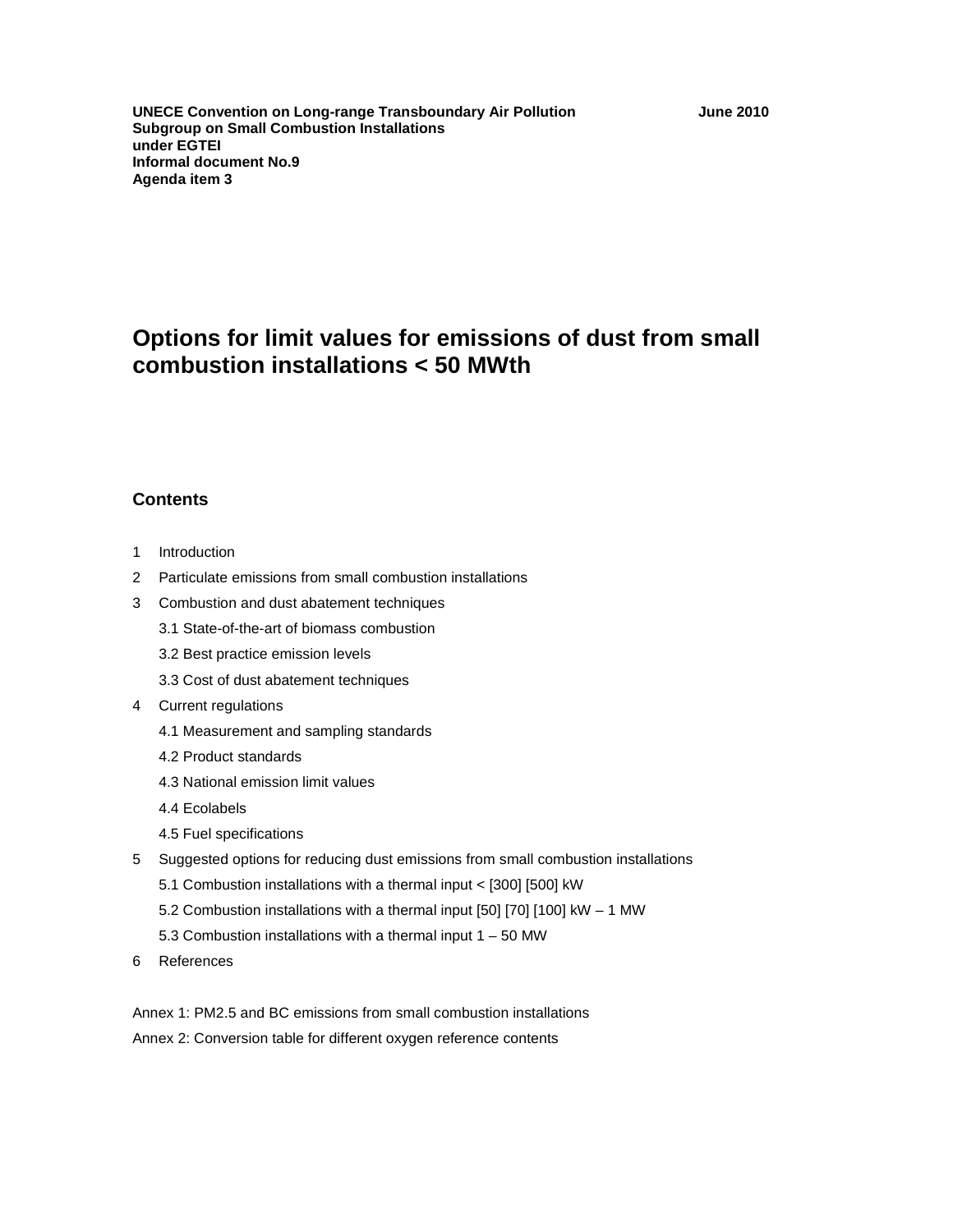# **1 Introduction**

Small combustion installations are important sources of particulate emissions. However this source category is not yet included in the draft technical annexes to the revised Gothenburg Protocol. At its 45<sup>th</sup> session the Working Group on Strategies and Review (WGSR) therefore invited the Expert Group on Techno-economic Issues (EGTEI) to explore the possibility of establishing emission limit values (ELVs) for dust for small combustion installations (SCI), i.e. installations with a thermal input < 50 MW, with a special focus on wood combustion. At its  $16<sup>th</sup>$  meeting EGTEI has delegated this task to a newly designated subgroup on SCI.

According to the terminology defined in the draft technical annexes to the revised Gothenburg protocol as adopted by EGTEI for other source categories, options for emission limit values (ELV) have been defined in a three tier approach:

- Option 1: ELV1 is a demanding but technically feasible option with the objective of achieving a high level of reduction. The ELV1 is based on a value between the lower and upper BAT  $A\text{EL}^1$ (where it is available),
- Option 2: ELV2, while technically demanding, pays greater attention to the costs of the measures for achieving reduction. The ELV2 is a value based on the upper BAT AEL (where it is available),
- Option 3: ELV3 represents current [good] practices based on the legislation of a number of Parties to the Convention.

Since no official BAT reference documents (BREF) have been published so far for SCI, information on best practice and achievable emission levels has been compiled in a technical background report (Nussbaumer 2010).

# **2 Particulate emissions from small combustion installations**

Figure 1 shows PM2.5 emissions in the GAINS Europe<sup>2</sup> area for the years 2000, 2005 and 2020. In 2005 SCI emitted 837 kt of PM2.5, thus having a share of 25% in total PM2.5 emissions of 3299 kt, which is higher than the share of large combustion plants.



Fig. 1: PM2.5 emissions in the GAINS Europe area

 $\overline{a}$ 

<sup>1</sup> BAT AEL = BAT associated emission level

<sup>2</sup> GAINS emissions data provided courtesy IIASA. Detailed data are shown in annex 1.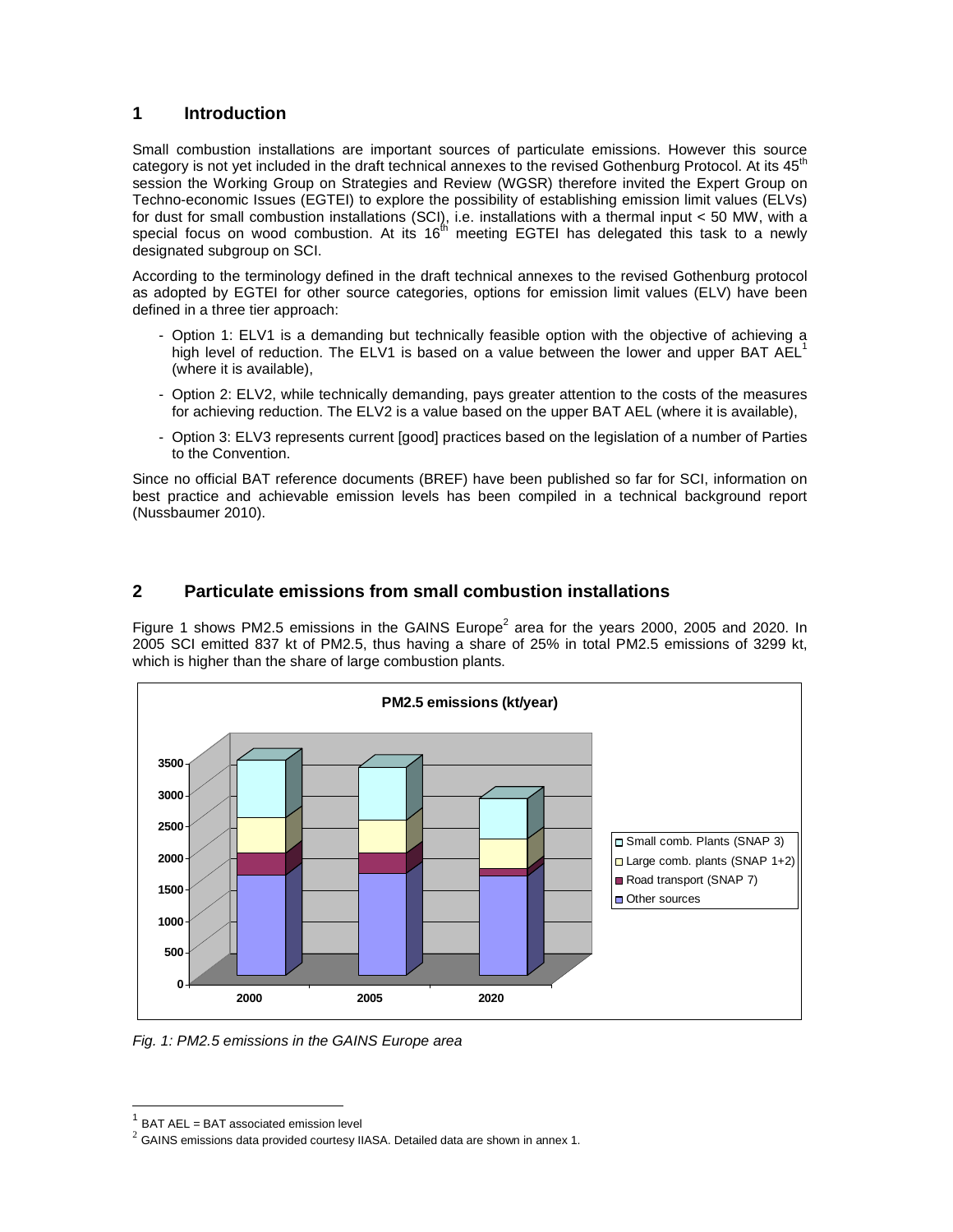

As shown in fig. 2 PM2.5 emissions from SCI mainly stem from biomass combustion (73%).

Fig. 2: PM2.5 emissions from the residential/commercial sector in the GAINS Europe area (2005)

Fig. 3 shows that about 97% of PM2.5 emissions from biomass combustion in SCI are emitted by smallscale domestic appliances: fireplaces, stoves (typically < 15 kW) and manually fed single house boilers (< 50 kW). Automatic single house boilers and medium size boilers (manually or automatically fed) are contributing relatively small shares to PM2.5 emissions.



Fig. 3: PM2.5 emissions from biomass combustion in the residential/commercial sector in the GAINS Europe area (2005)

Black carbon (BC) is a relevant component of dust emissions from SCI and an important short-lived climate forcer. In 2005 approximately 25% of PM2.5 emissions from SCI in the GAINS Europe area were BC emissions corresponding to 209 kt and making up a share of 36% of total BC emissions of 588 kt. As shown in fig. 4 BC emissions from SCI mainly stem from biomass fuel combustion (68%).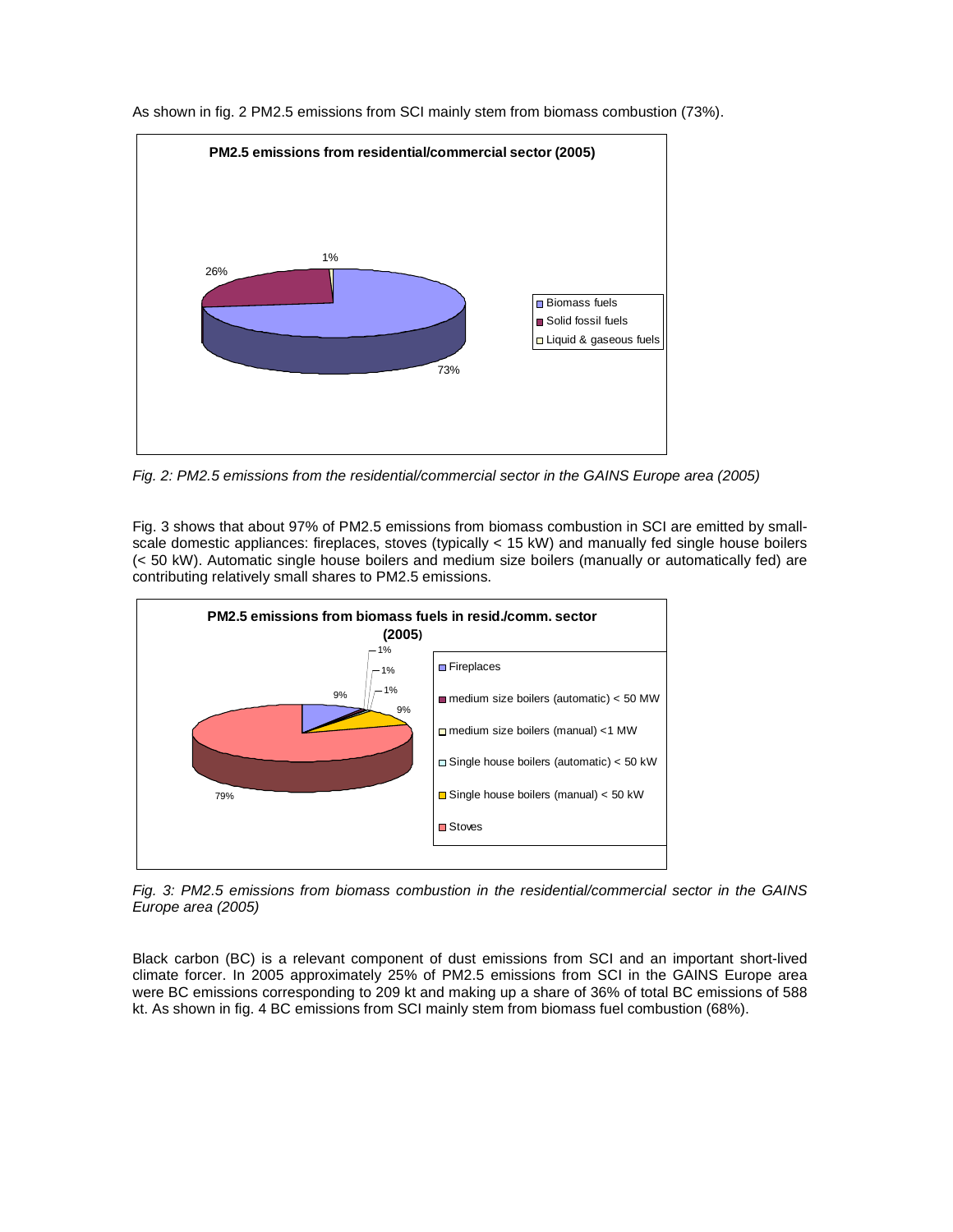

Fig. 4: BC emissions from the residential/commercial sector in the GAINS Europe area (2005)

Like PM2.5 emissions, BC emissions from biomass combustion in SCI are also mainly caused by smallscale domestic appliances (fig. 5)



Fig. 5: BC emissions from biomass combustion in the residential/commercial sector in the GAINS Europe area (2005)

Conclusions:

- Small combustion installations (< 50 MW) are significant contributors to PM2.5 and BC emissions.
- Biomass is the most relevant fuel category in this source category; consequently this report puts a focus on regulations for biomass and especially wood combustion.
- Small-scale domestic appliances (typically < 50 kW) are by far the most relevant subcategory concerning PM2.5 and BC emissions.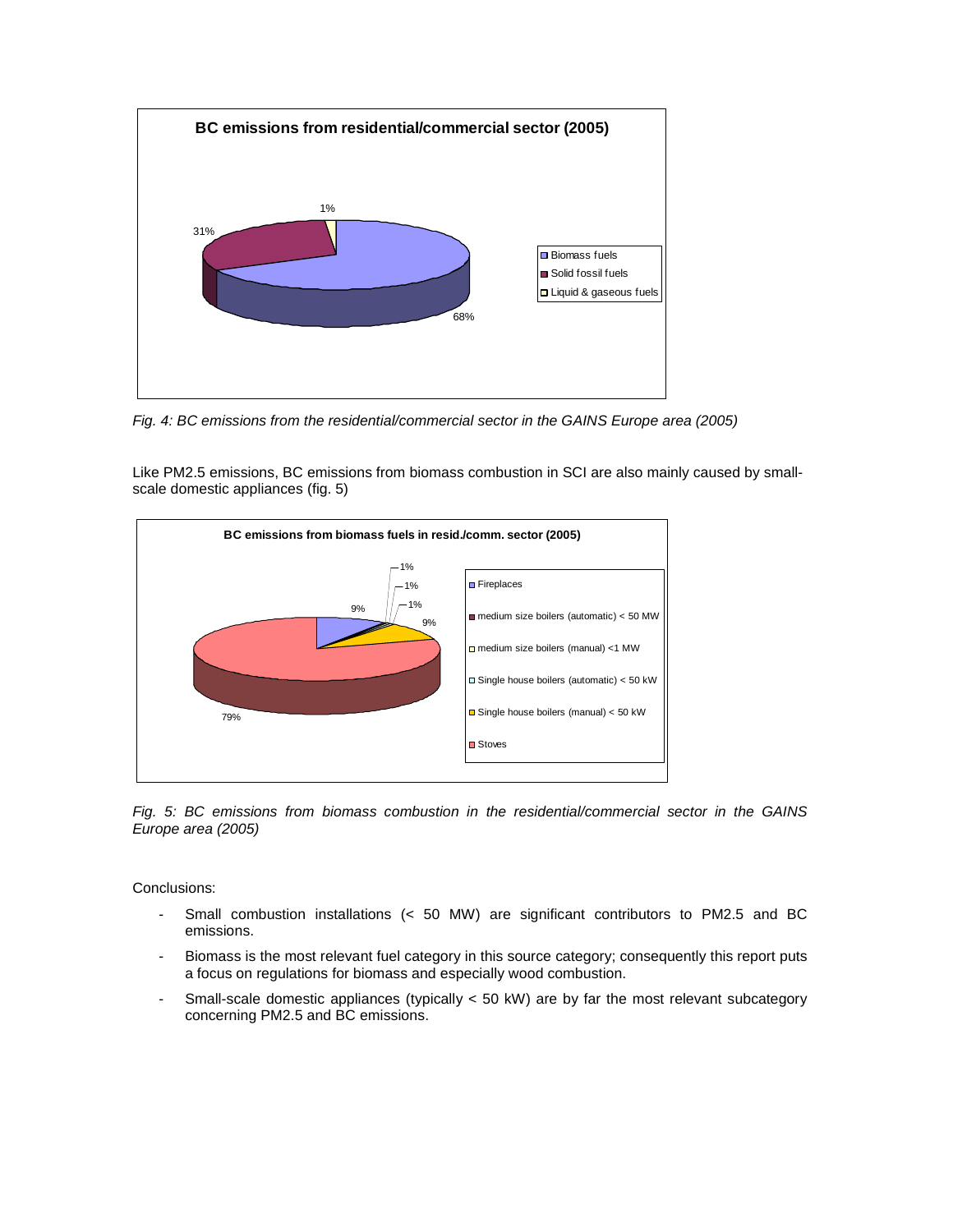# **3 Combustion and dust abatement techniques**

#### **3.1 State-of-the-art of biomass combustion**

Biomass combustion is widely applied in small and medium scale appliances. Small-scale appliances (typically < 50 kW) are mainly used for residential heating. For this purpose, manually operated stoves and boilers are commonly used. As an alternative to manually operated devices, pellet boilers and pellet stoves are available. For medium-scale appliances up to 10 MW or more, automatic boilers are available and widely applied. The state-of-the-art of biomass combustion and achievable emission levels have been compiled in a technical background report (Nussbaumer 2010) and are summarized below.

For **log wood boilers**, the technical standard has been significantly improved in the past 30 years by the application of the two-stage combustion principle with primary and secondary air, which is injected with mechanical ventilation and followed by a hot combustion chamber. This allows improvements in efficiency and a reduction of pollutant emissions, such as CO, which is often used as an indicator for the carbon burnout, as well as VOC and also carbonaceous particulate matter, which originates from soot and organic condensables. However, to ensure good combustion conditions in practice, operation at low load needs to be avoided. For this purpose, the application of a heat storage tank is needed. The use of log wood boilers without heat storage tanks and/or with simple combustion technology can lead to excessive pollutant formation.

For **wood stoves**, ideal operation is essential to avoid high-pollutant emissions in practice, such as ignition of the wood from the top instead of ignition from the bottom and use of small batches of small dry logs. As for boilers, throttling the combustion air to achieve low heat loads needs to be strictly avoided. Since the ideal type of operation is related to frequent adding of small logs, wood stoves are often non-ideally operated. Consequently, residential wood combustion is a relevant source of PM including soot and condensables.

In some countries, **open fireplaces and inset appliances** are widely in use. Modern inset appliances are available with combustion design similar to wood stoves thus enabling similar efficiencies and emission levels. Beside these, simple open fireplaces and simple closed fireplaces are most common today,

Biomass combustion is related to three basic types of particles:

- Inorganic particles, basically salts, are formed from minerals (i.e., ash constituents) in the fuel. These particles are dominant at near-complete combustion.
- Condensable organic compounds (COC) which are formed in different processes during incomplete combustion:
	- o At low temperature VOC or COC are formed by pyrolysis with characteristic compounds depending on residence time, heating rate, temperature and other operation parameters.
	- o At moderate temperatures and local lack of oxygen, organic compounds can be converted to secondary tars, which appear as condensables.
- Soot (found as black carbon in the atmosphere) is formed from organic precursors in zones of high temperatures and lack of oxygen, where volatiles and primary tars react to secondary tars and form polyaromatic hydrocarbons, which consequently can form soot particles by further agglomeration and release of hydrogen.

Incomplete combustion is often found in manual combustion where soot or condensables can be the dominant part of the total particulate matter released to the atmosphere. Due to the different temperature regimes and the different influence of the residence time for soot and COC formation, usually either one of the two particle types dominates the particle ensemble. In automatic combustion, nearly complete combustion can be achieved and hence salts are dominant as particles. However, during start-up, and in phases of inappropriate operation, condensables or soot can also be emitted from automatic plants.

which achieve very low heating efficiencies and do not enable an efficient energy utilisation of wood. In addition, they exhibit significantly higher PM emission than well designed and operated wood stoves and wood boilers. However, there is only a limited risk of operation at throttled air which in case of boilers or stoves can lead to excessively high emissions.

To reduce PM emissions from residential wood combustion, **small-scale electrostatic precipitators (ESP)** and other particle separation technologies are under development and in the market implementation phase. These separators are often based on a design which is simplified compared to industrial applications for cost reasons. In some cases, high separation efficiencies of up to more than 90% are reported, while for other applications, moderate separation efficiencies in the order of only 50% are expected. In addition, the reduction potential in practice especially for soot and condensable organic compounds is uncertain for most applications and hence further experiences are needed.

As an alternative to manually operated devices, **pellet boilers and pellet stoves** are applied. Thanks to automatic feeding and small fuel size, improved combustion conditions can be achieved in practical operation. Consequently, pellet combustion instead of manual stoves or badly operated boilers allows a reduction of PM emissions. However, pellet boilers and stoves are often operated with high excess air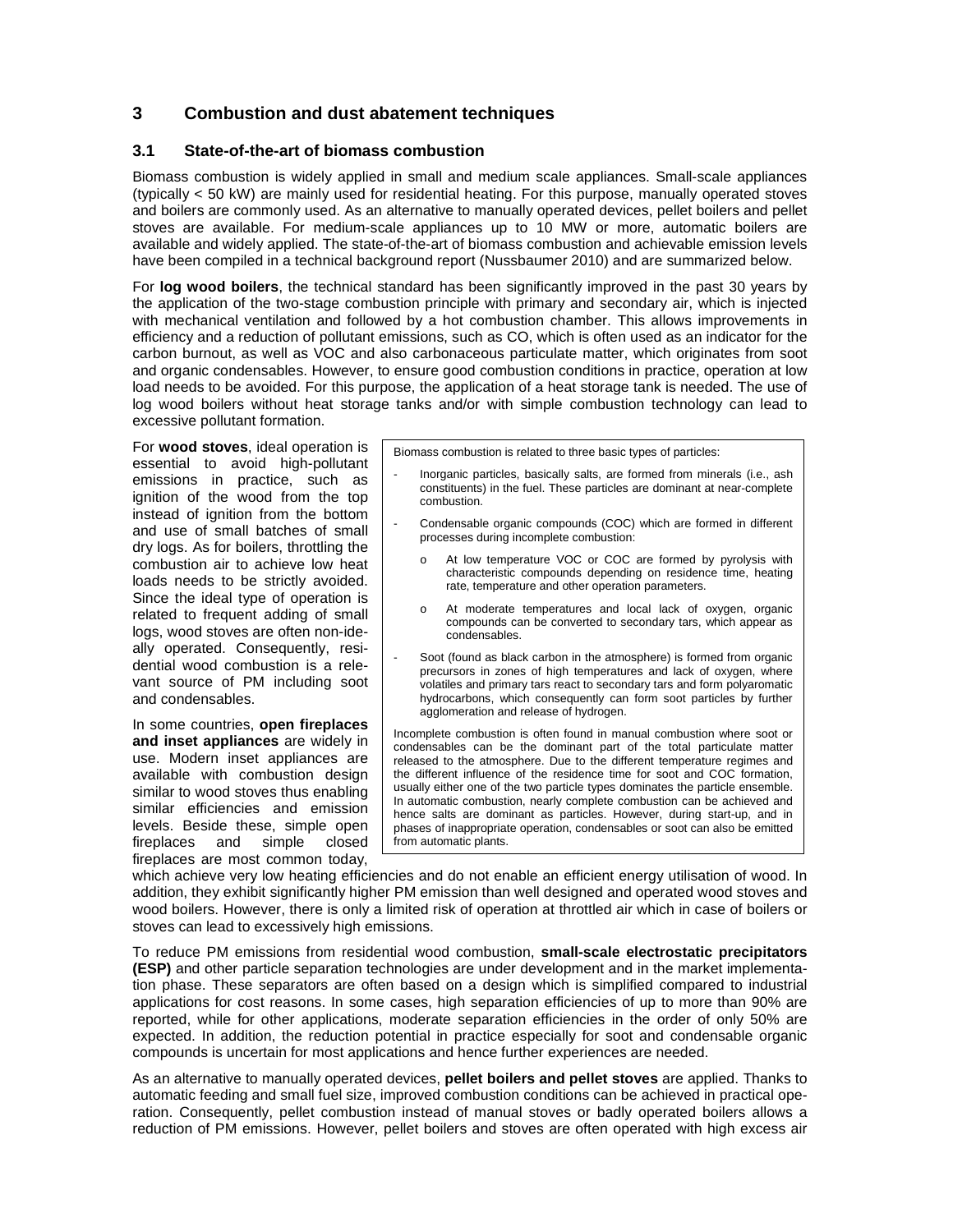and frequent automatic ignition or glow bed maintenance resulting in increased emissions. Due to this, there is still a certain potential of improvement, which is, however, of lower priority than the improvements needed to reduce PM resulting from inappropriate operation of manual wood combustion devices.

For medium scale applications up to 10 MW, **automatic boilers** for wood chips, bark and similar fuels are widely applied. Thanks to high combustion temperature, such plants exhibit usually low emissions of uncombusted gaseous and solid carbon emitted as PM, while relevant emissions of inhalable particles result from ash constituents in the fuel during such conditions emitted mainly as salts. For plants greater than 200 kW, or certainly for plants greater than a few MW, depending on national emission limits, efficient particle removal mostly by ESP and in some cases by fabric filters is commonly applied thus enabling low PM levels in the clean gas when properly operated. Cyclones are often used as a first stage gas cleaning device in industrial application or when national legislation is less stringent. However, they exhibit a very poor separation efficiency for particles smaller than 5 microns. Besides, boilers for heating purposes are often operated at part-load or with periodic on/off operation. During such operation modes, the particle removal is often ineffective. Therefore system integration, boiler management, and combustion control need to be improved in future to ensure high availability of the particle separation. For applications greater than 10 MW, biomass is mostly used for steam generation in combined heat and power production plants. Thanks to nearly continuous operation and efficient flue gas cleaning, PM emissions from such applications are usually on a low level.

#### **3.2 Best practice emission levels**

 $\overline{a}$ 

Wide ranges of PM emission factors have been reported for biomass combustion (Nussbaumer 2010). Emission factors from modern manual wood combustion devices exhibit ranges from less than 20 mg/MJ under ideal conditions, to more than 1'000 mg/MJ under poor combustion conditions<sup>3</sup>. Emission factors of medium and large scale applications mainly depend on secondary particle removal equipment. Emissions factors may also depend on measurement and sampling standards or protocols (see chapter 4.1), especially for natural draught appliances with incomplete combustion. In the following context only emissions of solid particles collected by out-stack filtration on heated filters are considered.

- 1. For wood stoves, wide ranges are found due to different operation conditions. While low emissions of less than 25 mg/MJ are possible by utilisation of small logs of dry wood being added in small batches and igniting the fuel from the top, excessive PM emissions of up to more than 1 000 mg/MJ can occur due to smoldering conditions at reduced load and throttled air supply or due to inappropriate fuel such as wet wood. Consequently, high priority should be given to avoiding inappropriate operation.
- 2. Closed inset appliances with advanced design are available today with comparable combustion characteristics as wood stoves. However, closed inset appliances with simple design as well as open fireplaces typically exhibit higher emissions than well designed and operated stoves and boilers. Nevertheless, the risk of operation at throttled air is smaller than for wood stoves and boilers, where correct operation and - in the case of wood boiler - equipment with a heat storage tank is crucial.
- 3. For residential wood boilers, the type of combustion design influences the PM emission. Modern wood boilers with forced downdraft combustion and electronic combustion control achieve low PM emissions of less than 20 mg/MJ if properly operated, i.e. full load operation and appropriate fuel, while old-type boilers with updraft combustion exhibit significantly higher emissions. However, for all types of wood boilers, excessive PM emissions of more than 1 000 mg/MJ can occur if the boiler is operated without heat storage tank resulting in throttled operation. Consequently, heat storage tanks are highly recommended or should be mandatory for log wood boilers.
- 4. For pellet boilers and stoves, typical particle emissions of approx. 30 mg/MJ are reported with a relatively narrow variation from 10 to 60 mg/MJ. In average, PM emissions under typical operation conditions are expected to be lower than in manually operated combustion devices since variations are less emphasized. It should be noted that the market for pellets is growing and therefore the production of pellets with higher ash content may increase. The use of such pellets in small-scale equipment without particle removal will result in higher emissions, i.e. an expected increase of a factor of 3 to 5 in PM and  $NO<sub>X</sub>$  emissions for agricultural pellets instead of wood pellets. Domestic

<sup>3</sup> conversion of emission factor to concentration: 1 mg/MJ = approx. 1.5 mg/m<sup>3</sup> at 13% O2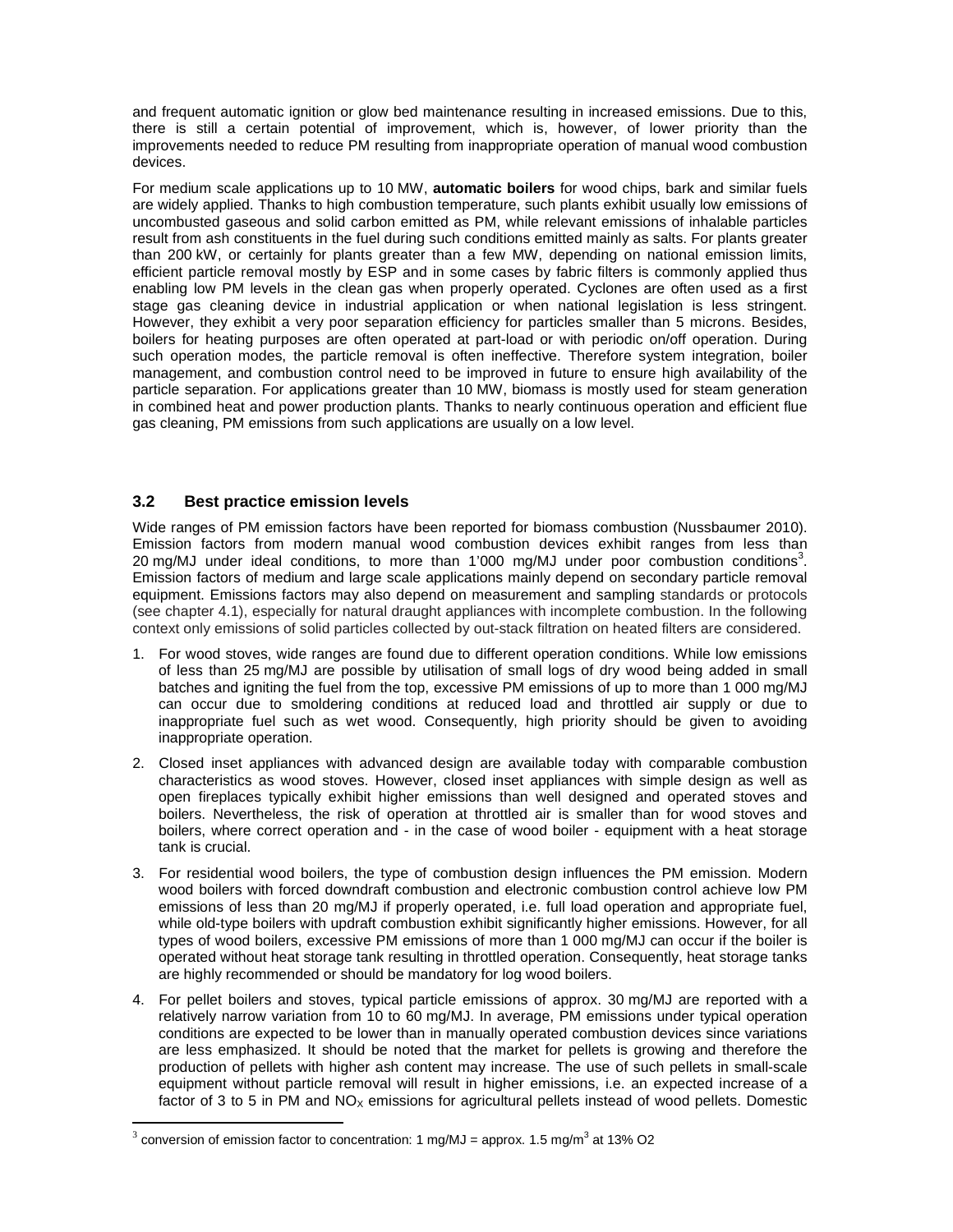scale applications should be restricted for high quality wood pellets with low ash content, while pellets with increased ash content should be reserved for applications in larger plants which are equipped with flue gas cleaning.

5. For automatic combustion plants, the emission factors without electrostatic precipitator (ESP) or fabric filter – but with a multicyclone - are relatively high, typically around 100 mg/MJ. Thanks to high temperature and sufficient oxygen availabilty at good conditions, these PM emissions are mainly attributed to inorganic particles, except if due to inappropriate boiler operation or bad furnace design, incomplete combustion occurs. Clean gas emissions from automatic boilers usually depend on the type of flue gas cleaning applied, which depends on national or local emission standards. In many European countries, emission limit values for such applications have recently been made stricter. The situation of typical PM emissions will change in many countries in the near future, since particle removal allows clean gas emissions of easily less than 30 mg/MJ e.g. by simple  $\textsf{ESP}^{4}$  or safely less than 10 mg/MJ, e.g. by application of advanced  $\mathsf{ESP}^5$  or fabric filter.

Table 1 summarizes achievable best-practice PM emission levels of various appliance types for biomass combustion.

| Appliance type                               | Abatement<br>technology | <b>Achievable PM</b><br>emission level<br>mg/MJ | <b>Achievable PM</b><br>emission level<br>mg/m <sub>n</sub> <sup>3</sup><br>at 13% O <sub>2</sub> |
|----------------------------------------------|-------------------------|-------------------------------------------------|---------------------------------------------------------------------------------------------------|
| Open fireplaces                              |                         | $50 - 100$                                      | $75 - 150$                                                                                        |
| Wood stoves and closed inset<br>appliances   |                         | $15 - 25$                                       | $20 - 40$                                                                                         |
| Log wood boilers<br>(with heat storage tank) |                         | $10 - 20$                                       | $15 - 30$                                                                                         |
| Pellet stoves & boilers                      |                         | $10 - 20$                                       | $15 - 30$                                                                                         |
| Automatic combustion plants                  | multicyclone            | $50 - 100$                                      | $75 - 150^6$                                                                                      |
|                                              | simple ESP              | $15 - 35$                                       | $20 - 50$                                                                                         |
|                                              | improved ESP            | $5 - 15$                                        | $< 10 - 20$                                                                                       |
|                                              | fabric filter           | < 5                                             | < 10                                                                                              |

Table 1: Achievable best-practice PM emission levels of various appliance types for biomass combustion under ideal conditions. The emission levels give approximate ranges as rounded values, therefore the ranges indicated as mg/MJ resp.  $mg/m<sub>n</sub><sup>3</sup>$  may not correspond exactly to one another.

#### **3.3 Cost of dust abatement techniques**

A survey on availability and cost of ESP and fabric filters for automatic biomass boilers in Switzerland has shown that ESP and fabric filter technology is available and proven for boilers with a thermal capacity of 500 kW to 2 MW (Nussbaumer 2007). ESP technology exhibits higher investment cost while fabric filters exhibit higher operation cost. The total additional cost are similar and result in an increase of the heat production cost of approx. 6% to 12% for fuel prices and capital cost in Switzerland (table 2). Applications down to 100 kW boilers are possible, however with sharply increasing cost for installations below 500 kW (fig. 6), which can lead to an uneconomic situation for biomass compared to fossil fuels. It is however noted that there is a cost reduction potential for technology < 500 kW.

 $\overline{a}$ 

 $4$  e.g. 1-stage ESP with limited dimensions

<sup>5</sup> usually multi-stage ESP

 $6$  with a restriction for straw combustion due to large fraction of fine particles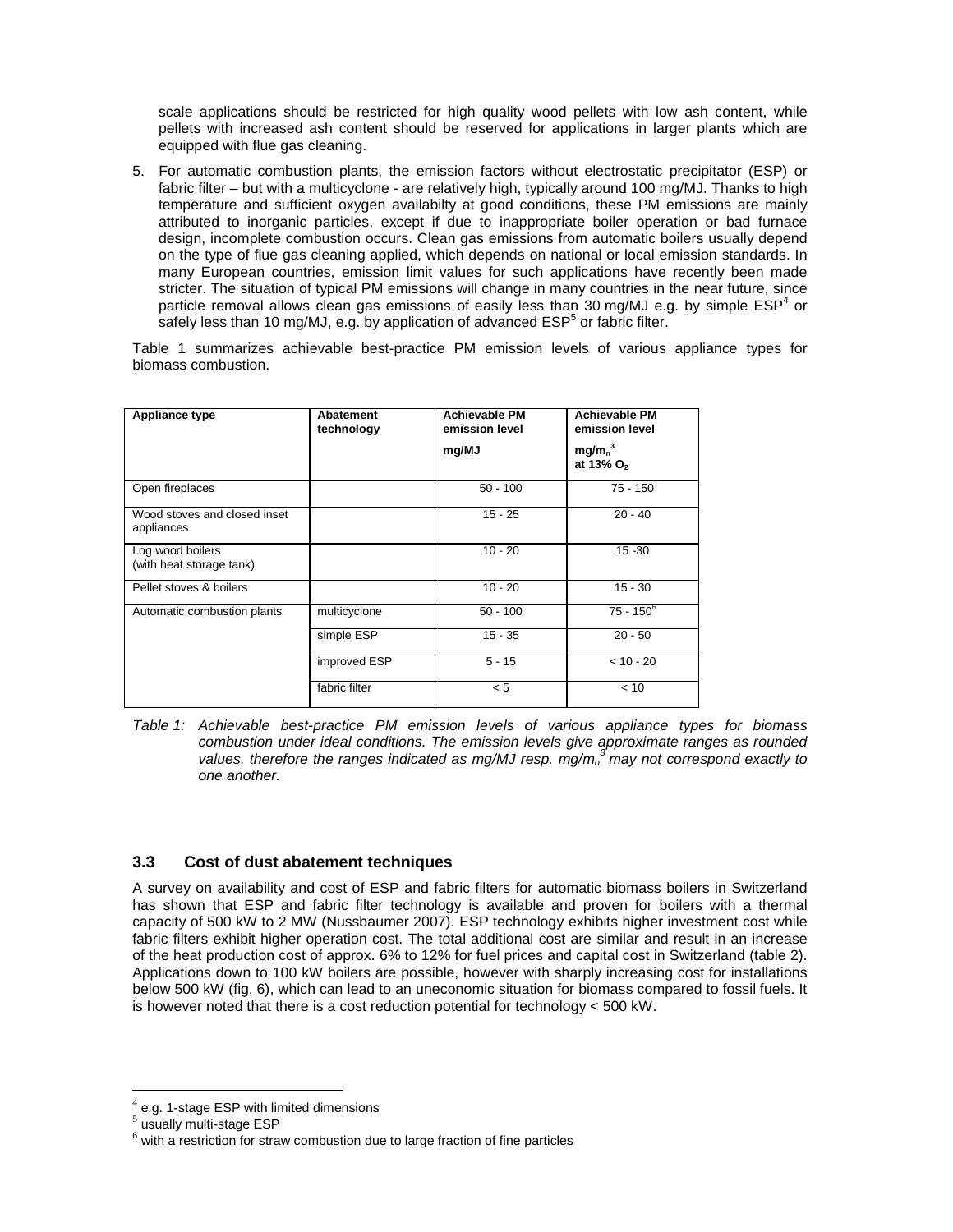|                    | Light fuel oil | Wood              | Wood                            |     | Wood               |        |
|--------------------|----------------|-------------------|---------------------------------|-----|--------------------|--------|
| <b>Heat Output</b> |                | w/o precipitation | with electrostatic precipitator |     | with fabric filter |        |
|                    | [Ct./kWh]      | [Ct. /kWh]        | [Ct/kWh]                        | [%] | [Ct./kWh]          | $[\%]$ |
| $100 \text{ kW}$   | 11.0           | 12.5              | 16.3                            | 30  | 16.0               | 28     |
| $200 \text{ kW}$   | 10.0           | 11.0              | 13.3                            | 21  | 12.8               | 17     |
| 500 kW             | 9.1            | 9.5               | 10.6                            | 12  | 10.3               | 9      |
| 1 MW               | 8.6            | 7.6               | 8.2                             | 8   | 8.1                | 7      |
| 2 MW               | 8.2            | 6.6               | 7.1                             | 6   | 7.0                | 6      |

Table 2: Heat production cost for light fuel oil and for wood with and without particle removal and cost increase (in %) resulting from particle precipitation. Fuel prices: 3 Euro Ct./kWh for wood and 6 Euro Ct./kWh for light fuel oil. Interest rate: 5% p.a. (Nussbaumer 2007)



Fig. 6: Increase of the heat production cost (%) caused by application of an ESP or fabric filter (Nussbaumer 2010)

A Finnish study has reviewed measures for reducing PM emissions in Finland including domestic combustion (Karvosenoja 2007). Table 3 summarizes the abatement options and cost considered for domestic biomass boilers.

| <b>Boiler type</b>                                       | Em. factor without<br>ESP (mg/MJ) | ESP removal<br>efficiency (%) | Em.<br>factor<br>after ESP<br>(mg/MJ) | Unit cost<br>(€/ton PM2.5) | Unit cost<br>(F/TJ) |
|----------------------------------------------------------|-----------------------------------|-------------------------------|---------------------------------------|----------------------------|---------------------|
| Manually fed log wood boiler with<br>accumulator tank    | 100                               | 90                            | 10                                    | 3700                       | 333                 |
| Manually fed log wood boiler without<br>accumulator tank | 800                               | 95                            | 40                                    | 419                        | 318                 |
| Automatic wood chip boiler                               | 60                                | 85                            | 9                                     | 6960                       | 355                 |
| Automatic pellet boiler                                  | 30                                | 80                            | 6                                     | 15300                      | 368                 |

Table 3: Finnish data on cost and efficiency of ESP for residential boilers (Karvosenoja 2007)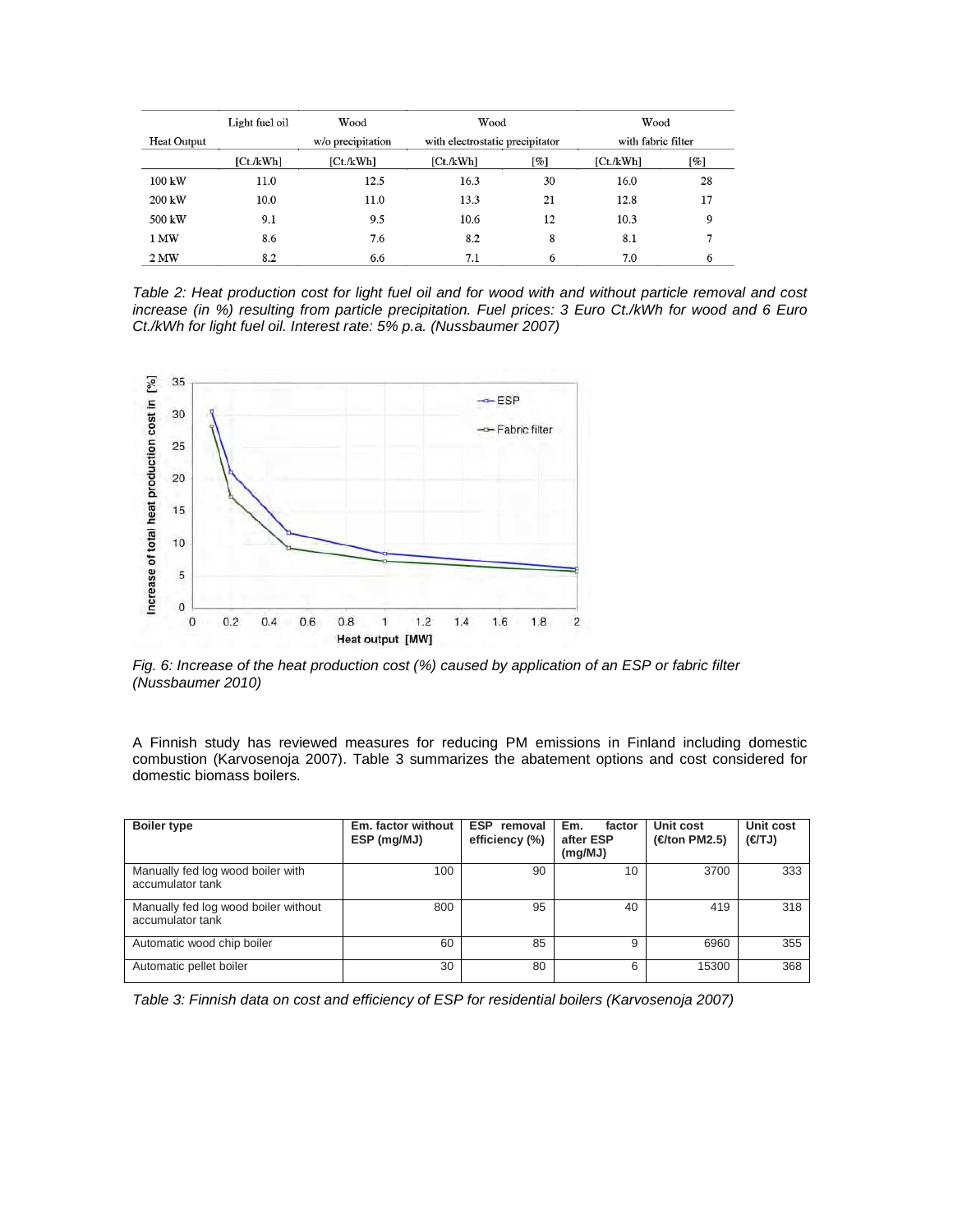# **4 Current regulations**

### **4.1 Measurement and sampling standards**

Several countries have adopted emission measurement standards or protocols showing different approaches. Thus it can be difficult to compare regulations between countries. The differences in measurement procedure concern test cycles (for example whether to include start-up emissions) and emission measurement procedures. The differences in measurement procedure depend on whether the procedure only looks at filterable material collected directly out-stack on heated filters (e.g. at 160° according to the German standard VDI 2006) or whether it includes sampling of condensable organic compounds by collection in impinger traps (e.g. US EPA method 5H) or by condensation in a dilution chamber (e.g. Norwegian standard NS 3058-2). Differences between procedures are especially relevant for manually fed small-scale appliances with natural draught where products of incomplete combustion form a major contribution to PM emissions. They are less relevant for appliances with near-complete combustion, e.g. automatic combustion installations (cf. chapter 3.1). This issue has been discussed in more detail in the technical background report (Nussbaumer 2010).

In 2009 the standard CEN/TS 15883 "Residential solid fuel burning appliances: emission test methods" has been published, containing methods for the measurement of total hydrocarbons (THC) and NO<sub>x</sub>. Concerning particle measurement the standard mentions three European methods (Austria/Germany, Norway and UK), leaving free choice.

#### **4.2 Product standards**

A number of countries are enforcing emission controls to small combustion appliances. For residential appliances, these are generally applied under 'type approval' arrangements under which the manufacturer undertakes tests on an example appliance to assess compliance with product standards. Table 4 lists European EN standards for residential solid fuel appliances and for independent boilers with a nominal heat output of up to 300 kW.

The standards include minimum requirements for efficiency, construction and safety of appliances. Some standards are setting limits on the emission of CO and total hydrocarbons (THC). Low emission of CO and THCs are associated with optimized burning rates and thus low emissions of PM, especially low shares originating from soot (black carbon) and condensable organic compounds (COC). Since measuring PM is far more expensive than measuring CO, it is more cost-effective to set a limit value for CO and THCs. Only EN 303-5, the independent boiler standard, includes PM emissions criteria (table 5). However EN 303-5 is not a harmonized standard and the standard indicates that national requirements in several member states differ from the standard in terms of PM measurement protocols and permitted emissions.

| EN 303-5 <sup>7</sup> | Heating boilers for solid fuels, hand and automatically stocked, nominal heat output of up to 300 kW -<br>Terminology, requirements, testing and marking |
|-----------------------|----------------------------------------------------------------------------------------------------------------------------------------------------------|
| EN 12809              | Residential independent boilers fired by solid fuel - Nominal heat output up to 50 kW - Requirements and<br>test methods.                                |
| EN 12815              | Residential cookers fired by solid fuel - Requirements and test methods.                                                                                 |
| EN 13229              | Inset appliances including open fires fired by solid fuels - Requirements and test methods.                                                              |
| EN 13240              | Room heaters fired by solid fuel - Requirements and test methods.                                                                                        |
| EN 14785              | Residential space heating appliances fired by wood pellets - Requirements and test methods.                                                              |
| EN 15250              | Slow heat release appliances fired publication by solid fuel - Requirements and test methods                                                             |
| EN 15270              | Pellet burners for small heating boilers - Definitions, requirements, testing, marking                                                                   |
| EN 155544             | One-off tiled/mortared stoves - Dimensioning                                                                                                             |

Table 4: European EN standards for residential solid fuel appliances and boilers with nominal heat output of up to 300 kW

 $\overline{a}$  $7$  EN 303-5 is currently under revision. Future boiler size range may be up to 500 kW.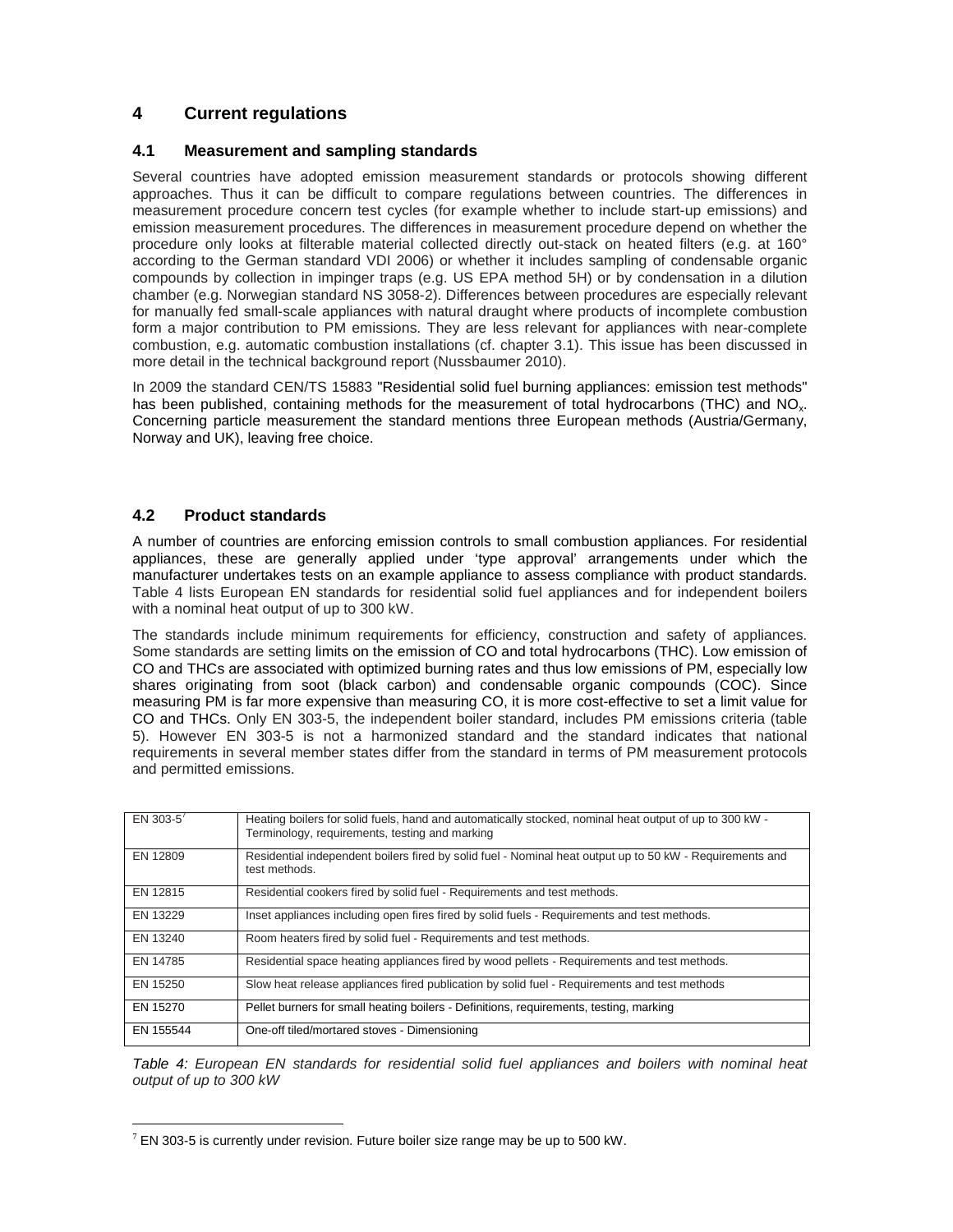| <b>Stoking</b> | <b>Nominal</b><br>heat output |                    | <b>Emission limit, mg.m<sup>3</sup> dry at STP</b><br>(0°C, 101.3 kPa) and 10% O <sub>2</sub> |                    |
|----------------|-------------------------------|--------------------|-----------------------------------------------------------------------------------------------|--------------------|
|                | kW                            | Class <sub>1</sub> | Class 2                                                                                       | Class <sub>3</sub> |
| Manual         | < 50                          | 200                | 180                                                                                           | 150                |
|                | $>50$ to 150                  | 200                | 180                                                                                           | 150                |
|                | $>150$ to 300                 | 200                | 180                                                                                           | 150                |
| Automatic      | < 50                          | 200                | 180                                                                                           | 150                |
|                | $>50$ to 150                  | 200                | 180                                                                                           | 150                |
|                | $>150$ to 300                 | 200                | 180                                                                                           | 150                |

Table 5: PM emission criteria of EN 303-5 for wood combustion appliances

In this context it has to be considered that the European Commission is preparing an implementing measure for solid fuel small combustion installations under Directive 2009/125/EC on establishing a framework for setting Eco-design requirements for energy- related products. The directive does not introduce directly binding requirements for specific products, but does define conditions and criteria for setting requirements regarding environmentally relevant product characteristics (such as energy efficiency or pollutant emissions) and allows them to be improved quickly and efficiently. Requirements for solid fuel small combustion installations will presumably be set within an EC regulation.

#### **4.3 National emission limit values**

An overview (fig. 7 and 8) of national limit values for dust emissions from combustion installations < 50 MW has been compiled with a view to defining option 3 of ELVs representing current good practices based on the legislation of a number of Parties to the Convention. Values are given with relation to an  $O<sub>2</sub>$  reference content of 13%. Conversion of limit values to different oxygen reference contents is shown in annex 2.

Fig. 7 shows a relatively broad range of 20 – 150 mg/m<sub>n</sub><sup>3</sup> for installations with a thermal input < 1MW. Fig. 8 shows an ever broader range of 10 – 200 mg/  $m_n^3$  for installations with a thermal input from 1 – 5 MW, while in the category 10 – 50 the range narrows down to 3 – 50 mg/  $m_n^3$ .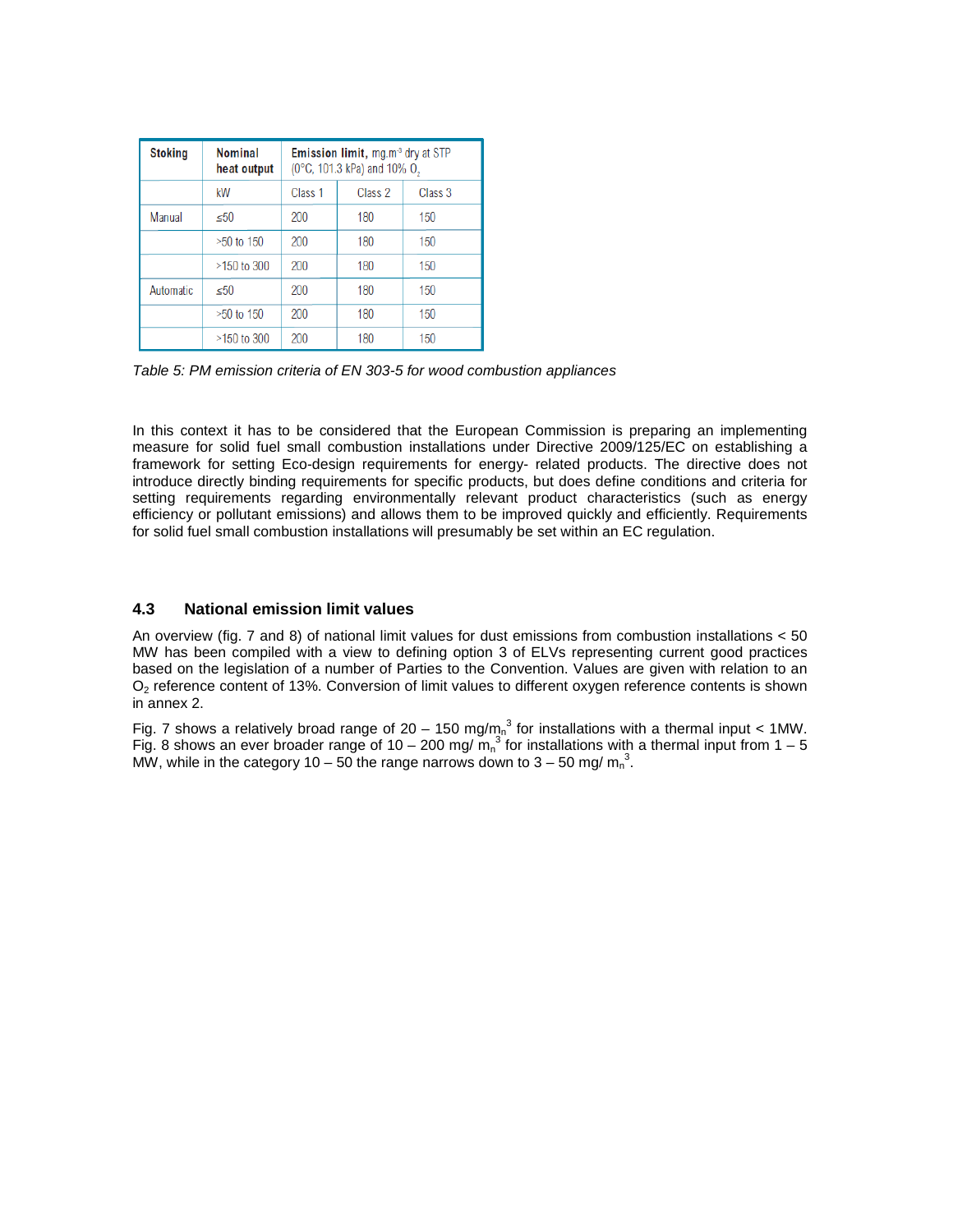

|                                                                      |                | < 0.03                 | 0.03/0.05         |               |               |
|----------------------------------------------------------------------|----------------|------------------------|-------------------|---------------|---------------|
| $P_{fuel}$ < 1 MW, wood combustion                                   |                |                        | 0.05/0.07         | $0.05/0.07 -$ | $0.2/0.5 - 1$ |
| PM emission limit values [mg/Nm <sup>3</sup> ] at 13% O <sub>2</sub> |                | МW                     | МW                | $0.2/0.5$ MW  | МW            |
| AT Fireplaces, wood pellets, from 2015                               |                |                        | 40                |               |               |
| AT 0.05-2MW, wood fuels existing                                     |                |                        |                   | 150           | 150           |
| BE 0.3-5MW, existing                                                 |                |                        | 106               | 106           | 106           |
| BE 0.3-5 MW, new                                                     |                |                        | 53                | 53            | 53            |
| CZ REP 0.3-1MW, existing                                             |                | 51                     | 51                | 51            |               |
| CZ 0.05-0.3 MW, existing                                             |                |                        |                   |               | 53            |
| DK, wood, 0.05-0.3MW                                                 |                |                        | 109               | 109           |               |
| DE Stoves (roomheaters), type test from 2014                         |                |                        |                   |               |               |
| DE combustion installations (boilers) 0,004 -1 MW from 2014 regular  |                |                        |                   |               |               |
| control                                                              |                |                        | 20                | 20            | 20            |
| IT 0.035-0.15 MW                                                     |                |                        | 160               | 160           |               |
| IT 0.15-3 MW                                                         |                |                        |                   |               | 80            |
| $CH < 0.35MW$ pellet stoves/boilers, from 2011 (type approval)       |                | 40                     | 40                | 40            |               |
| CH <0.35MW log wood boilers, from 2011 (type approval)               |                | 50                     | 50                | 50            |               |
| CH 0.07-0.5 MW, autom., from 2012                                    |                |                        |                   | 50            |               |
| CH 0.5-1MW                                                           |                |                        |                   |               | 20            |
| $NL < 0.5$ MW (industrial)                                           |                |                        | 80                | 80            |               |
| $NL 0.5 - 1 MW$ (industrial)                                         |                |                        |                   |               | 40            |
| EN 303-5 (Manual/Automatic)                                          | Dust at 13% O2 | In the graph shown as: |                   |               |               |
| Biomass $<$ 300 kW                                                   | 109            | black dashed line      |                   |               |               |
| Fossil fuel < 50 kW                                                  | 90             |                        | brown dashed line |               |               |

Fig. 7: National PM emission limit values for combustion installations <1 MW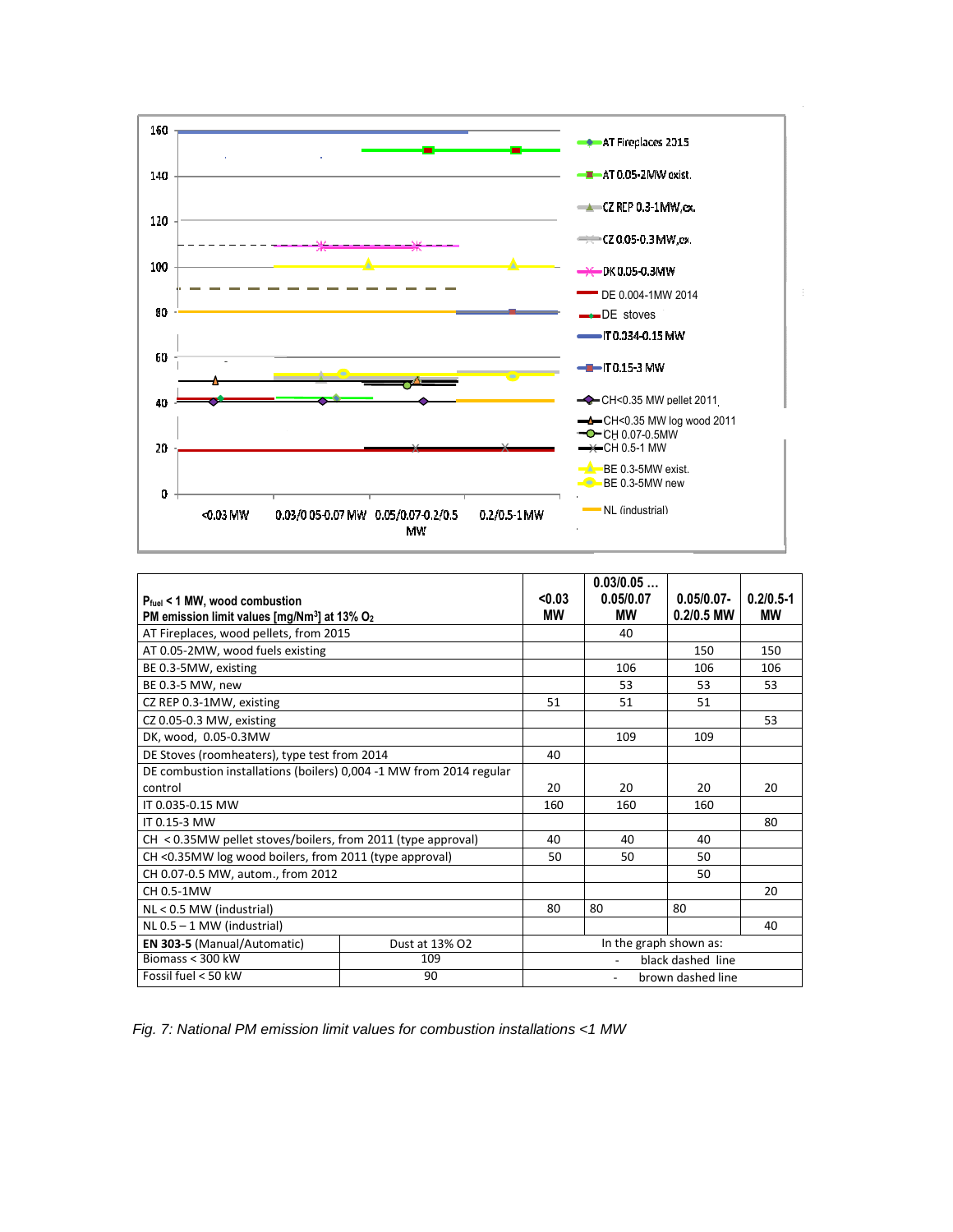

| P <sub>fuel</sub> 1-50MW, wood combustion,              |              |              |             |             |          |
|---------------------------------------------------------|--------------|--------------|-------------|-------------|----------|
| PM emission limit values [mg/Nm3] at 13% O2             | $1/2 - 3$ MW | $2/34/5$ MW  | 4/5-10 MW   | 10-20 MW    | 20-50 MW |
| AT 0.05-2MW existing                                    | 150          |              |             |             |          |
| AT >2MW existing                                        |              | 50           | 50          | 50          | 50       |
| BE 0.3 - 50 MW existing                                 | 106          | 106          | 106         | 106         | 106      |
| BE 0.3 - 50 MW new                                      | 53           | 53           | 27          | 27          | 27       |
| CZ 0.2-5MW existing                                     | 199          | 199          |             |             |          |
| FI 1-5MW from 2010                                      | 106          | 106          |             |             |          |
| FI 5-10MW from 2010                                     |              |              | 27          |             |          |
| FI 10-50MW from 2010                                    |              |              |             | 21          | 21       |
| $FR > 2$ MW existing installations                      | $40^{1}/120$ | $40^{1}/120$ | $40^{1}/80$ | $40^{1}/80$ |          |
| $FR > 2$ MW new installations                           | $40^{1}/120$ | $40^{1}/120$ | $40^{1}/80$ | $40^{1}/80$ | 27       |
| FR 2-50MW in preparation                                | 16 or 27     | 16 or 27     | 16 or 27    | 16 or 27    | 16       |
| DE 1-5 MW TA Luft                                       | 80           | 40           |             |             |          |
| DE >5 MW TA Luft                                        |              |              | 16          | 16          | 16       |
| IT 0.15-3 MW                                            | 80           |              |             |             |          |
| IT 3-20 MW                                              |              | 24           | 24          | 24          | 24       |
| <b>NL1-5MW</b>                                          | 10.6         | 10.6         |             |             |          |
| <b>NL 5-50 MW</b>                                       |              |              | 2.7         | 2.7         | 2.7      |
| <b>NO 1-5 MW</b>                                        | 120          | 120          |             |             |          |
| <b>NO 5-20 MW</b>                                       |              |              | 40          | 40          |          |
| NO 20-50 MW                                             |              |              |             |             | 16       |
| <b>SWE</b> existing                                     | 53           | 53           | 53          |             |          |
| CH 1-10MW                                               | 16           | 16           | 16          |             |          |
| CH >10MW                                                |              |              |             | 8           | 8        |
| $\overline{1}$<br>FR: City centres > 250000 inhabitants |              |              |             |             |          |

20-50 MW 16 (in preparation)

Fig. 8: National PM emission limit values for combustion installations 1-50 MW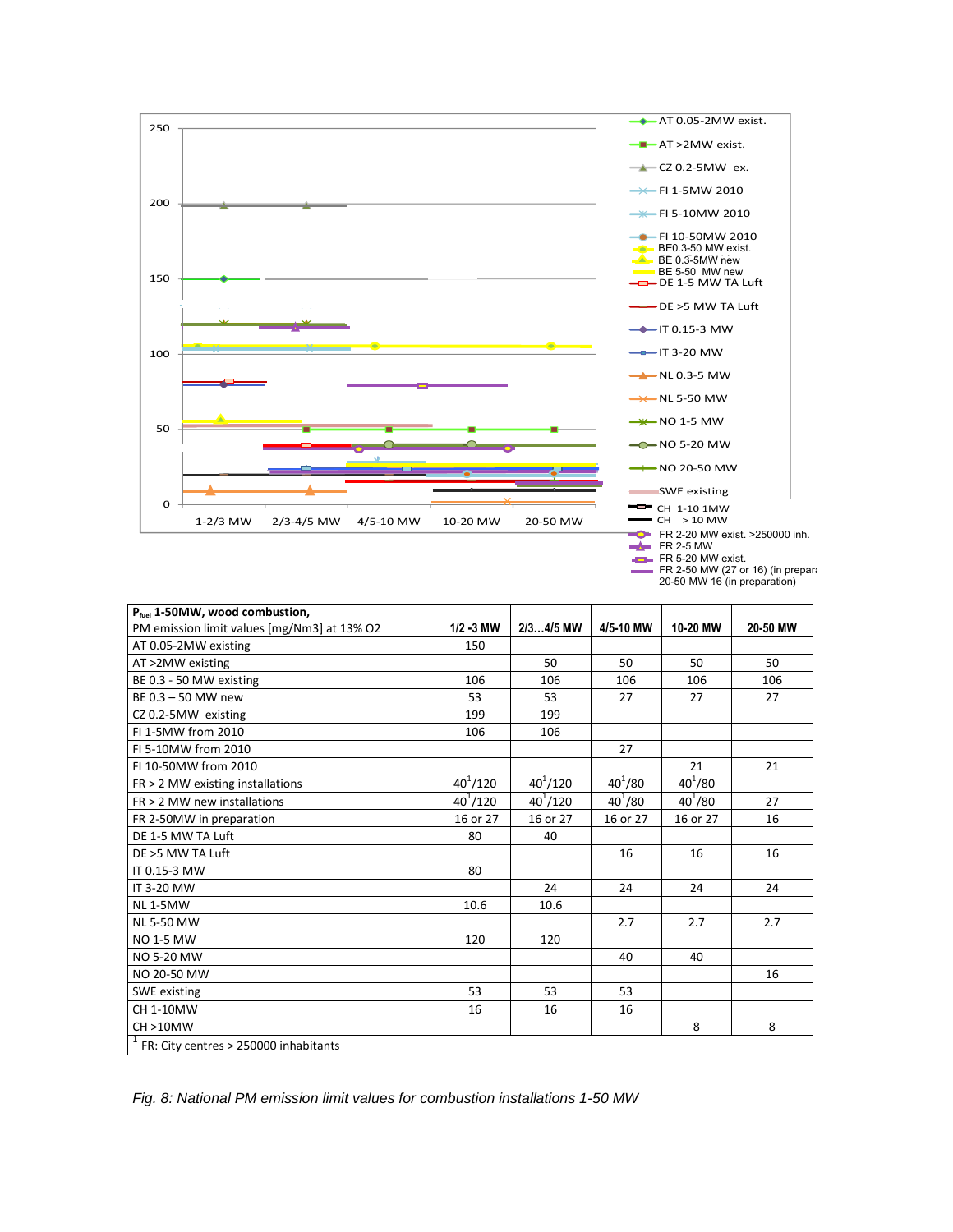# **4.4 Ecolabels**

There are a number of ecolabel schemes in Europe that specify performance criteria that are typically stricter than the minimum efficiency requirements of the EN product standards or national regulations. A number of these ecolabel schemes recognize the importance of PM emission and include criteria for assessment. Table 6 provides a summary of ecolabelling criteria for biomass combustion with selected weblinks to further information.

| Ecolabel                                           | Country                                                | ELV             |           | Comment                                                                                                                                                                                                      |
|----------------------------------------------------|--------------------------------------------------------|-----------------|-----------|--------------------------------------------------------------------------------------------------------------------------------------------------------------------------------------------------------------|
|                                                    |                                                        | NO <sub>x</sub> | <b>PM</b> |                                                                                                                                                                                                              |
| <b>Blue Angel</b>                                  | Germany                                                | X               | X         | Includes efficiency and limit values for wood pellet stoves and wood pellet boilers<br>http://www.blauer-engel.de/en/index.php                                                                               |
| Nordic Swan                                        | Sweden.<br>Norway,<br>Denmark &<br>Finland             | (X)             | X         | Includes efficiency, PM and VOC limit values for various residential roomheater types<br>and NOx, PM and VOC limits for boilers <300 kW<br>http://www.svanen.nu/Default.aspx?tabName=StartPage               |
| <b>EFA</b>                                         | European<br>association of<br>fireplace<br>roomheaters |                 | X         | Higher efficiencies than product Standards and also PM ELVs for various residential<br>manufacturers<br>www.efa-europe.com                                                                                   |
| Umweltzeichen<br>37                                | Austria                                                | X               | X         | Higher efficiency and more stringent emission criteria than legislative limits for boilers<br>and roomheaters                                                                                                |
| Flamme Verte                                       | France                                                 |                 | X         | Differs from other ecolabelling schemes in that criteria show an annual improvement.<br>Efficiency and CO criteria set for roomheaters, additional PM and VOC ELVs for boilers<br>http://www.flammeverte.org |
| <b>DINplus</b>                                     | Germany                                                | $\mathbf{X}$    | X         | VOC limit also set and also covers certification of pellet fuels<br>http://www.dincertco.de/en/about_us/our_marks_of_conformity/quality_mark.html                                                            |
| P marking                                          | Sweden                                                 |                 | X         | Efficiency and PM ELVs for pellet boilers, pellet stoves and wood-fired roomheaters                                                                                                                          |
| Quality label for<br>wood combustion<br>appliances | Switzerland                                            |                 | X         | Efficiency criteria based on EN standards, PM and CO ELVs according to Swiss<br>regulations.<br>http://www.holzenergie.ch/holzenergie/qualitaetssicherung/qualitaetssiegel.html                              |

Table 6: Ecolabels for biomass combustion (from EP UK 2009)

# **4.5 Fuel specification**

Fuel specification is very important in terms of emissions from wood combustion in residential appliances. Work to establish CEN standards for a range of biomass fuels is in progress, codifying fuel qualities such as size, moisture content and heavy metals content. The two most important technical specifications being developed deal with classification and specification (EN 14961) and quality assurance for solid biofuels (EN 15234). Draft standards exist for wood fuels (wood pellets, wood briquettes, wood chips and log wood).

A number of countries have developed national standards and there are also environmental and quality label schemes (primarily to address use of waste materials and sustainability of wood sources). The European Pellet Centre<sup>8</sup> provides details of the main standards for pellets.

 $\overline{a}$ 8 http://www.pelletcentre.info/CMS/site.aspx?p=2550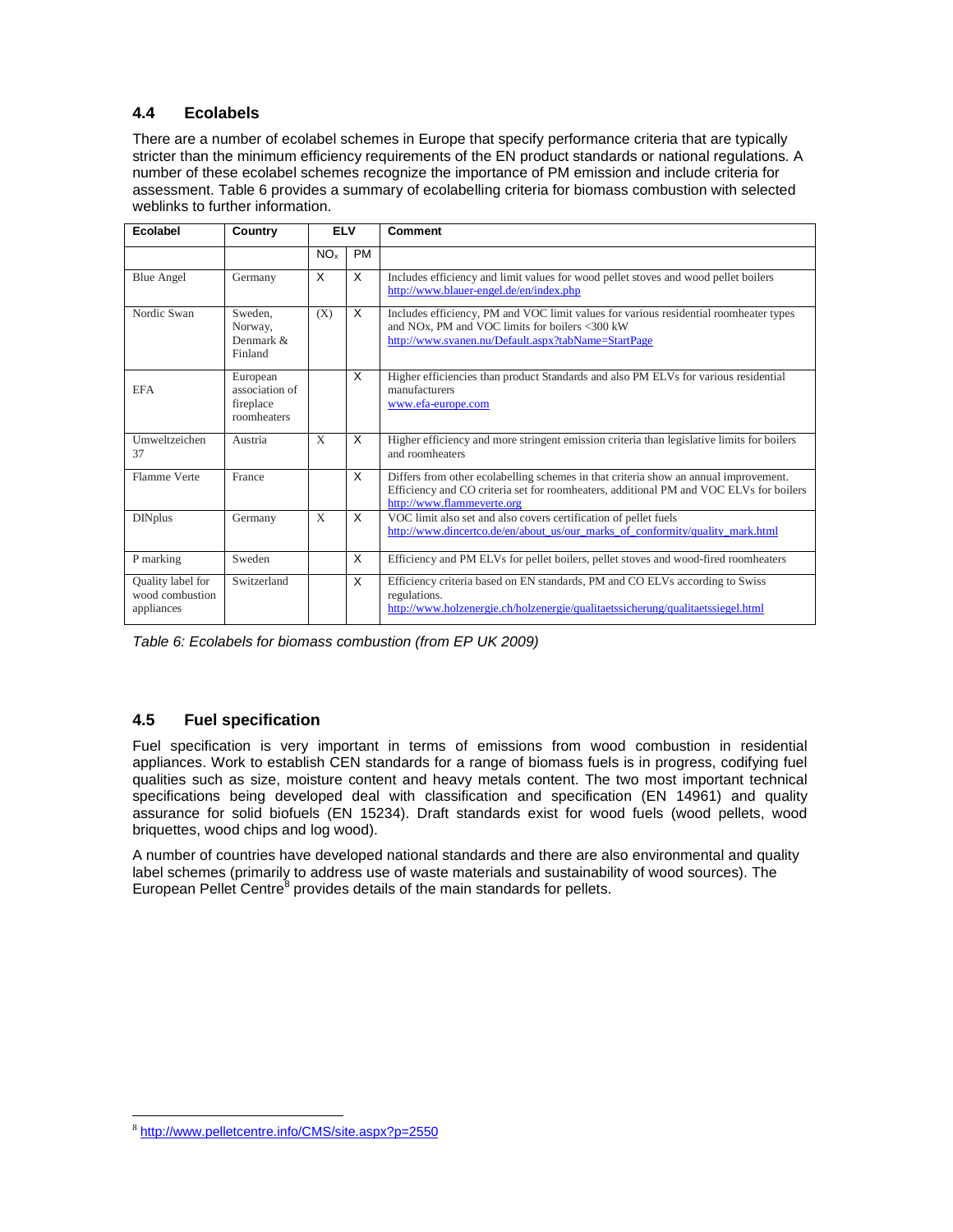# **5 Suggested options for reducing dust emissions from small combustion installations**

For the purpose of suggesting options for reducing dust emissions, three categories of installations have been defined according to thermal input.

- 1. The  $1<sup>st</sup>$  category includes installations < [300] [500] kW, which are recommended to be regulated by product standards with type approval or ecolabels.
- 2. The  $2<sup>nd</sup>$  category includes installations from [50] [70] [100] kW 1 MW, thus having an overlap with the  $1<sup>st</sup>$  category.
- 3. The  $3^{rd}$  category includes installations from  $1 50$  MW.

Suggested options for emission limit values are referring to solid particles collected by outstack filtration on heated filters at 160°C. Countries using other s ampling methods may define equivalent ELVs.

#### **5.1 Combustion installations with a thermal input < [300] [500] kW**

On the basis of the considerations put forth in chapters 3 and 4 it is suggested to amend the draft Guidance Document (Chapter 7.1) to the revised Gothenburg protocol with the following recommendations:<sup>9</sup>

Emissions from **new** residential combustion stoves and boilers with a thermal input < [300] [500] kW can be reduced by the application of

- a) product standards as described in CEN standards (e.g. EN 303-5) and equivalent product standards in the United States and Canada. Countries applying such product standards are allowed to define additional national requirements. Table 7 is recommending options for additional ELVs for dust for wood combustion appliances.
- b) ecolabels specifying performance criteria that are typically stricter than the minimum efficiency requirements of the EN product standards or national regulations.

|                                              |              | Suggested ELV for dust $(mg/mn3)$ |              |  |  |
|----------------------------------------------|--------------|-----------------------------------|--------------|--|--|
|                                              | ELV $1^{10}$ | ELV $2^{11}$                      | ELV $3^{12}$ |  |  |
| open / closed fireplaces                     | 40           | 75                                | 110          |  |  |
| wood stoves                                  | 40           | 75                                | 110          |  |  |
| log wood boilers<br>(with heat storage tank) | 20           | 40                                | 110          |  |  |
| pellet stoves and boilers                    | 20           | 40                                | 110          |  |  |
| Automatic combustion plant                   | 20           | 60                                | 110          |  |  |

Table 7: Suggested options for limit values for dust emissions released from new small wood combustion installations with a thermal input < [300] [500] kW to be used with product standards

 $O<sub>2</sub>$  reference content: 13%  $^{13}$ 

 9 The recommendatory text as been adapted from chapter V.D of the draft Guidance document on best available techniques to control emissions of POPs from stationary sources (ECE/EB/AIR/2009/14)

<sup>&</sup>lt;sup>10</sup> ELV 1 based on future German regulation (1. BlmSchV, tier 2, entry into force after 31.1.2014), except for open fireplaces

<sup>11</sup> ELV 2 based on future Swiss type approval standards (Ordinance on Air Pollution Control, tier 2, entry into force after 1.1.2011)

<sup>12</sup> ELV 3 in analogy to EN 303-5, class 3, values converted from 10% O2 reference content to 13%

<sup>&</sup>lt;sup>13</sup> There have been split views among experts in the subgroup about the reference oxygen content. Some experts were in favour of a value of 11% for this source category.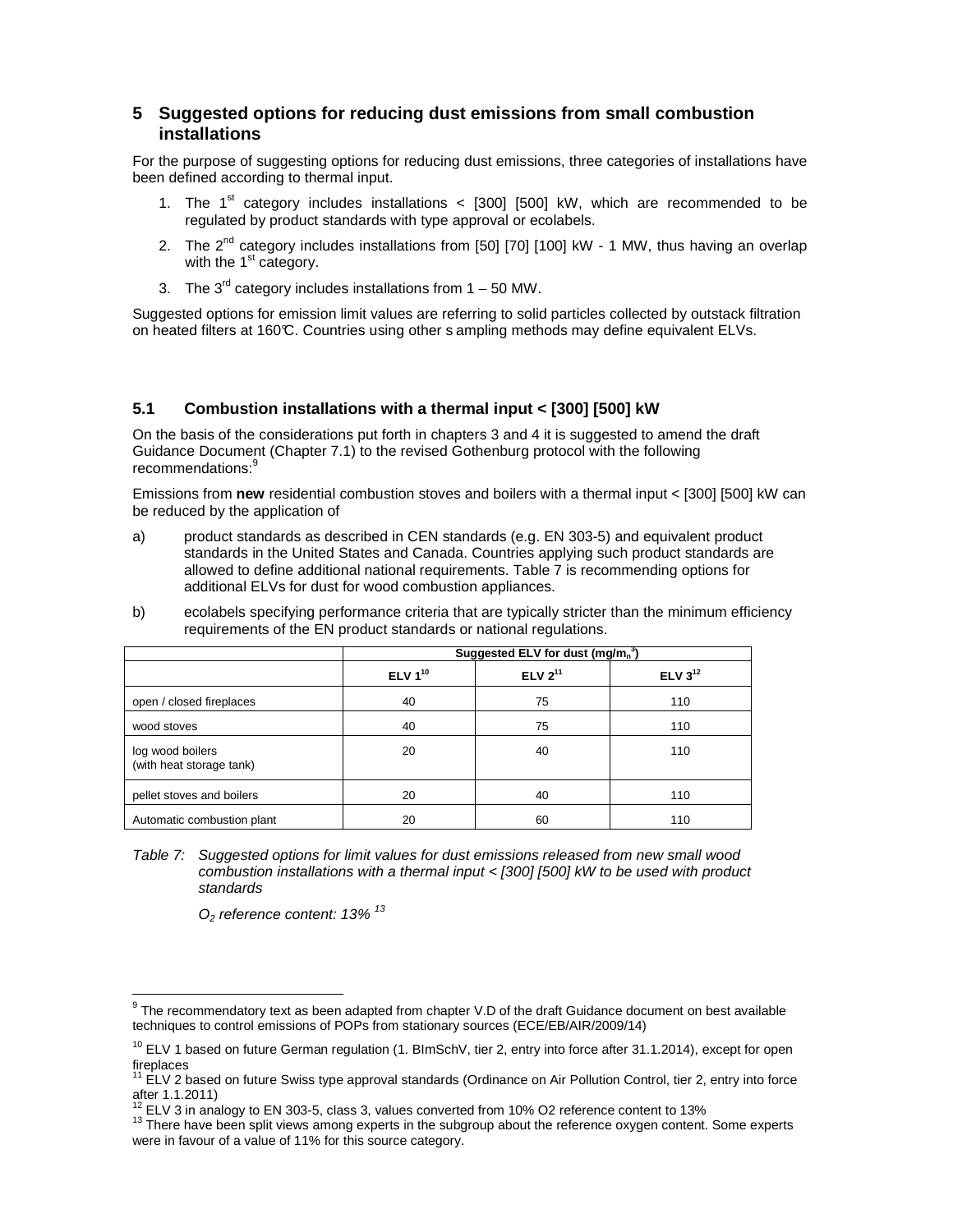Emissions from **existing** residential combustion stoves and boilers can be reduced by the following primary measures:

- (a) by public information and awareness programs regarding:
	- the proper operation of stoves and boilers;
	- the use of untreated wood only;
	- the correct seasoning of wood for moisture content;
- (b) by establishing a program to promote the replacement of the oldest existing boilers and stoves by modern appliances;
- (c) or by establishing an obligation to exchange or retrofit old appliances.

# **5.2 Combustion installations with a thermal input [50] [70] [100] kW – 1 MW**

On the basis of the considerations put forth in chapters 3 and 4 it is suggested to amend the draft technical annex concerning dust ELVs to the revised Gothenburg protocol with the following options for ELVs for combustion installations with a thermal input [50] [70] [100] kW – 1 MW:

|                                       |                   |                        | Suggested ELV for dust $(mg/mn3)$ |                  |
|---------------------------------------|-------------------|------------------------|-----------------------------------|------------------|
|                                       |                   | ELV <sub>1</sub>       | ELV <sub>2</sub>                  | ELV <sub>3</sub> |
| Solid fuels<br>[50][70][100] - 500 kW | New install.      | 30<br>simple ESP       | 50<br>simple ESP                  | 150<br>cyclone   |
|                                       | Existing install. | 100<br>cyclone         | 150<br>cyclone                    | 150<br>cyclone   |
| Solid fuels<br>$500$ kW $-$ 1 MW      | New install.      | 20<br>improved ESP, FF | 50<br>simple ESP                  | 150<br>cyclone   |
|                                       | Existing install. | 30<br>simple ESP       | 150<br>cyclone                    | 150<br>cyclone   |

Table 8: Suggested options for limit values for dust emissions released from boilers [and process heaters] with a thermal input of [50] [70] [100] kW – 1 MW. Corresponding abatement technologies are also shown for information.

 $O<sub>2</sub>$  reference concentration: wood, other solid biomass and peat<sup>14</sup>: 13%<sup>15</sup> Coal, lignite and other fossil solid fuels: 6%

# **5.3 Combustion installations with a thermal input 1 – 50 MW**

 $\overline{a}$ 

On the basis of the considerations put forth in chapters 3 and 4 it is suggested to amend the draft technical annex concerning dust ELVs to the revised Gothenburg protocol with the following options for ELVs for combustion installations with a thermal input 1 - 50 MW:

<sup>&</sup>lt;sup>14</sup> With respect to CO2 emissions, peat is regarded as fossil fuel. However, it shows similar combustion behaviour as biomass and hence is considered in the same category as biomass.

There have been split views among experts in the subgroup about the reference oxygen content. Some experts were in favor of a value of 6 resp. 11% for this source category.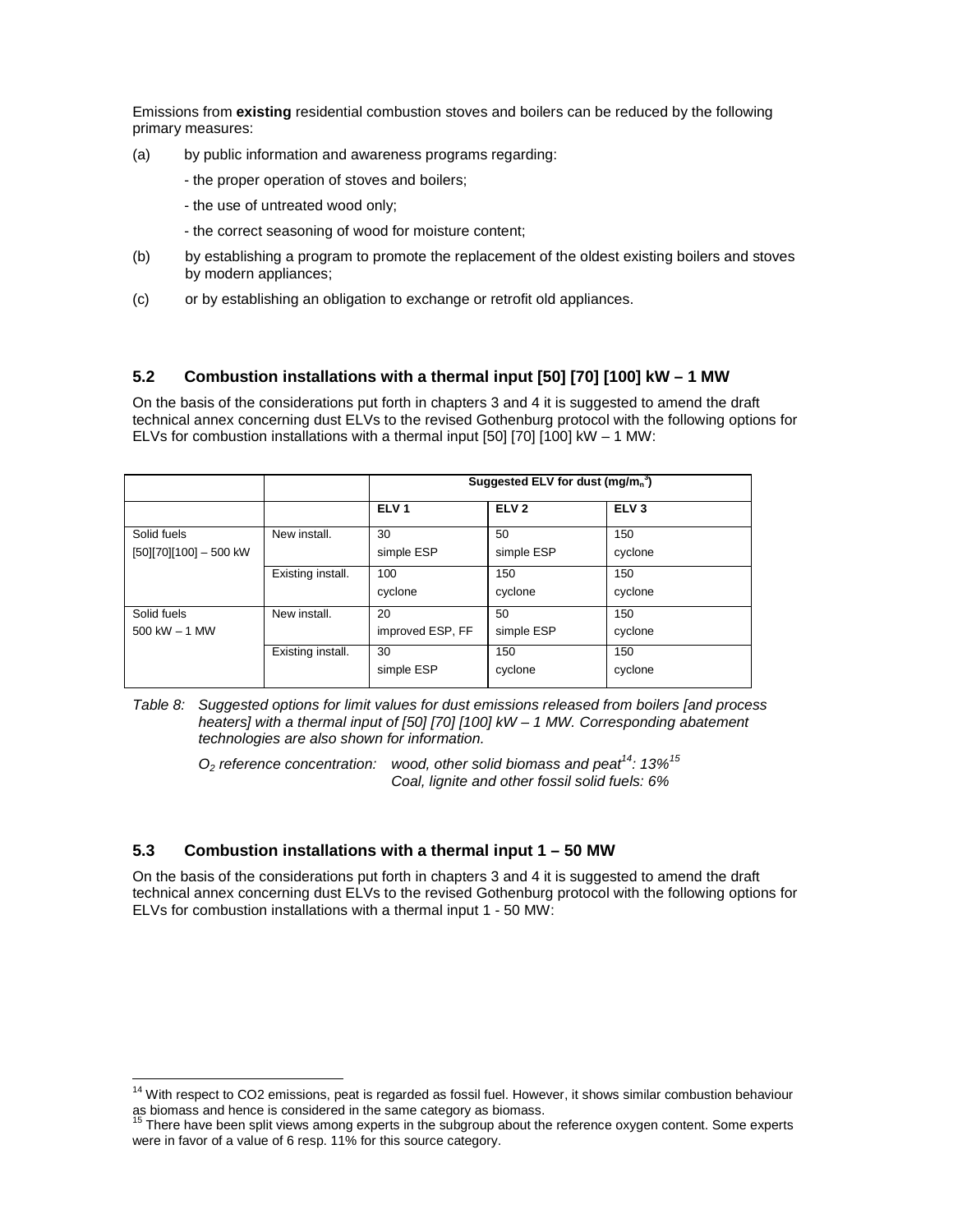|              |              | Suggested ELV for dust $(mg/mn3)$ |                  |                  |  |  |
|--------------|--------------|-----------------------------------|------------------|------------------|--|--|
|              |              | ELV <sub>1</sub>                  | ELV <sub>2</sub> | ELV <sub>3</sub> |  |  |
| Solid fuels  | New install. | 10                                | 20               | 150              |  |  |
| $1 - 5$ MW   |              | improved ESP, FF                  | improved ESP, FF | cyclone          |  |  |
|              | Existing     | 20                                | 50               | 150              |  |  |
|              | install.     | improved ESP                      | simple ESP       | cyclone          |  |  |
| Solid fuels  | New install. | 10 <sup>1</sup>                   | 20               | 50               |  |  |
| 5 - 50 MW    |              | improved ESP, FF                  | improved ESP, FF | simple ESP       |  |  |
|              | Existing     | 20                                | 30               | 50               |  |  |
|              | install.     | improved ESP, FF                  | simple ESP       | simple ESP       |  |  |
| Liquid fuels | New install. | 10                                | 20               | 150              |  |  |
| $1 - 5$ MW   |              | improved ESP, FF                  | improved ESP, FF | cyclone          |  |  |
|              | Existing     | 20                                | 50               | 150              |  |  |
|              | install.     | improved ESP                      | simple ESP       | cyclone          |  |  |
| Liquid fuels | New install. | 10                                | 20               | 50               |  |  |
| 5 - 50 MW    |              | improved ESP, FF                  | improved ESP, FF | simple ESP       |  |  |
|              | Existing     | 20                                | 30               | 50               |  |  |
|              | install.     | improved ESP, FF                  | simple ESP       | simple ESP       |  |  |

Table 9: Suggested options for limit values for dust emissions released from boilers [and process heaters] with a thermal input of 1- 50 MW. Corresponding abatement technologies are also shown for information.

 $O<sub>2</sub>$  reference concentration: wood, other solid biomass and peat<sup>16</sup>: 11%<sup>17</sup> Coal, lignite and other fossil solid fuels: 6% Liquid fuels, incl. liquid biofuels: 3%

# **6 References**

| EP UK 2009       | Environmental Protection UK, Biomass and Air Quality Guidance for<br>Local Authorities, 2009                                                                                                   |
|------------------|------------------------------------------------------------------------------------------------------------------------------------------------------------------------------------------------|
| Karvosenoja 2006 | Karvosenoja et al; Fine particle emissions, emission reduction potential<br>and reduction costs in Finland in 2020. Finnish Environment Institute.<br>2006                                     |
| Kubica 2007      | Kubica K. et al, Small combustion installations: techniques, emissions<br>and measures for emission reduction (JRC Scientific and Technical<br>Reports), 2007                                  |
| Nussbaumer 2007  | Nussbaumer T., Techno-economic Assessment of Particle Removal in<br>Automatic Wood Combustion Plants from 100 kW to 2 MW, 15th<br>European Biomass Conference and Exhibition, Berlin, May 2007 |
| Nussbaumer 2010  | Nussbaumer T., Overview on Technologies for Biomass Combustion<br>and Emission levels of Particulate Matter, prepared for the Swiss<br>Federal Office for the Environment and EGTEI, 2010      |

 $\overline{a}$ <sup>16</sup> See footnote 10

 $17$  There have been split views among experts in the subgroup about the reference oxygen content. Some experts were in favour of a value of 6% for this source category.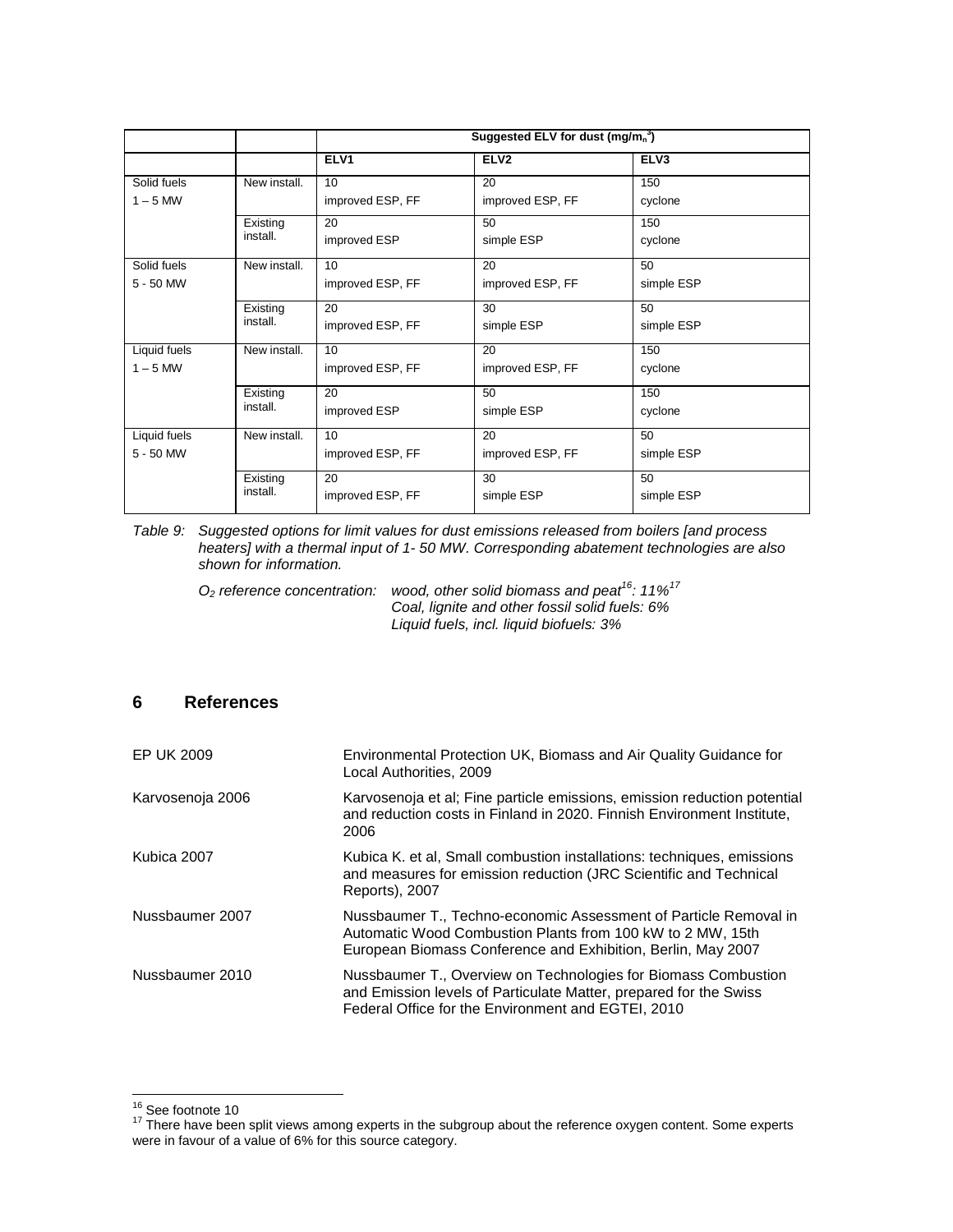# **Annex 1: PM2.5 and BC emissions in the GAINS UNECE area (2005)**

| <b>Emissions of PM 2.5 (kt)</b> |                  |                |              |                                |                |              |
|---------------------------------|------------------|----------------|--------------|--------------------------------|----------------|--------------|
|                                 | <b>Emissions</b> | Share in UNECE | Share in DOM | <b>Emissions from biofuels</b> | Share in UNECE | Share in DOM |
| <b>DOM</b>                      | 5.0              | 0.2%           | 0.6%         | 0.7                            | 0.0%           | 0.1%         |
| <b>DOM FPLACE</b>               | 55.3             | 1.7%           | 6.6%         | 55.3                           | 1.7%           | 9.0%         |
| DOM MB A                        | 24.6             | 0.7%           | 2.9%         | 4.0                            | 0.1%           | 0.6%         |
| DOM MB M                        | 48.6             | 1.5%           | 5.8%         | 3.4                            | 0.1%           | 0.5%         |
| <b>DOM PIT</b>                  | 0.0              | 0.0%           | 0.0%         | 0.0                            | 0.0%           | 0.0%         |
| DOM SHB A                       | 3.6              | 0.1%           | 0.4%         | 3.5                            | 0.1%           | 0.6%         |
| DOM SHB M                       | 103.1            | 3.1%           | 12.3%        | 57.1                           | 1.7%           | 9.3%         |
| DOM STOVE C                     | 0.3              | 0.0%           | 0.0%         | 0.3                            | 0.0%           | $0.0\%$      |
| DOM STOVE H                     | 596.9            | 18.1%          | 71.3%        | 488.5                          | 14.8%          | 79.7%        |
| <b>Total DOM</b>                | 837.4            | 25.4%          | 100.0%       | 612.7                          | 18.6%          | 100.0%       |
| <b>Total UNECE area</b>         | 3299.1           |                |              | 3299.1                         |                |              |

#### **Emissions of BC (kt); UNECE area in 2005**

|                         | <b>Emissions</b> | <b>Share in UNECE</b> | Share in DOM | <b>Emissions from biofuels</b> | <b>Share in UNECE</b> | Share in DOM |
|-------------------------|------------------|-----------------------|--------------|--------------------------------|-----------------------|--------------|
| <b>DOM</b>              | 3.1              | 0.5%                  | 1.5%         | 0.2                            | 0.0%                  | $0.1\%$      |
| <b>DOM FPLACE</b>       | 7.7              | 1.3%                  | 3.7%         | 7.7                            | 1.3%                  | 5.5%         |
| DOM MB A                | 0.9              | 0.1%                  | 0.4%         | 0.5                            | 0.1%                  | 0.4%         |
| DOM MB M                | 1.3              | 0.2%                  | 0.6%         | 0.9                            | 0.2%                  | 0.7%         |
| <b>DOM PIT</b>          | 0.0              | 0.0%                  | 0.0%         | 0.0                            | 0.0%                  | 0.0%         |
| DOM SHB A               | 1.3              | 0.2%                  | 0.6%         | 1.3                            | 0.2%                  | 0.9%         |
| DOM SHB M               | 45.5             | 7.7%                  | 21.7%        | 23.0                           | 3.9%                  | 16.2%        |
| DOM STOVE C             | 0.1              | 0.0%                  | 0.0%         | 0.1                            | 0.0%                  | 0.1%         |
| DOM STOVE H             | 149.4            | 25.4%                 | 71.4%        | 108.0                          | 18.4%                 | 76.2%        |
| <b>Total DOM</b>        | 209.2            | 35.6%                 | 100.0%       | 141.7                          | 24.1%                 | 100.0%       |
| <b>Total UNECE area</b> | 587.9            |                       |              | 587.9                          |                       |              |

| Code        | <b>Sectors</b>                                                                                                                     |
|-------------|------------------------------------------------------------------------------------------------------------------------------------|
| <b>DOM</b>  | Residential and commercial - use of liquid and gaseous fuels                                                                       |
| DOM FPLACE  | Fireplaces                                                                                                                         |
| DOM MB A    | Residential and commercial - medium size boilers (automatic) (< 50 MWth - assumed average size 5 MWth unless other info available) |
| DOM MB M    | Residential and commercial - medium size boilers (manual) (<1 MWth - assumed average size 0.5 MWth unless other info available)    |
| DOM PIT     | Three stone stove or open pit (not relevant in Europe)                                                                             |
| DOM SHB A   | Single house boilers (automatic loading) (< 50 kW - - assumed average size 20 kWth unless other info available)                    |
| DOM SHB M   | Single house boilers (manual loading) (< 50 kW - assumed average size 10 kWth unless other info available)                         |
| DOM STOVE C | Cooking stoves                                                                                                                     |
| DOM STOVE H | Heating stoves                                                                                                                     |

All emissions data for UNECE area in 2005, excluding Armenia, Azerbaijan, Kasachstan, Georgia…<br>All calculations refer to the current Gothenburg Protocol scenario (May 2010) where recent model version and national energy s

Data are provided courtesy of IIASA